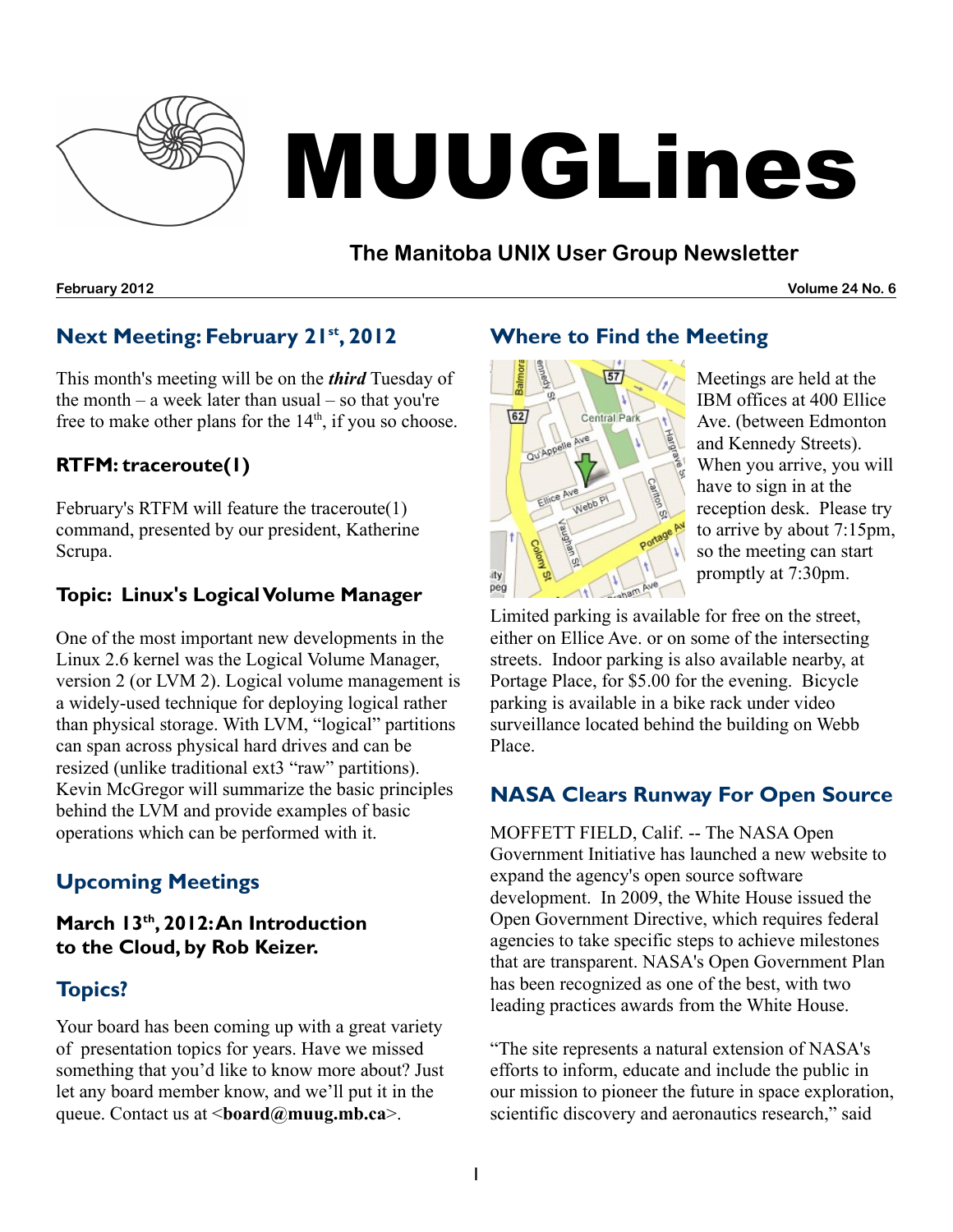Deborah Diaz, NASA's Deputy Chief Information Officer. "Citizen involvement in our work is a critical component of our success."

NASA Open Government launched the new site as part of its Open Source Software Flagship Initiative with the goal showcasing existing projects, providing a forum for discussion, and guiding internal and external groups in open development, release and contribution.

"We believe tomorrow's space and science systems will be built in the open, and that **[code.nasa.gov](http://code.nasa.gov/)** will play a big part in getting us there," said William Eshagh, NASA Open Government co-lead on the project at NASA's Ames Research Center, Moffett Field, Calif.

**[http://code.nasa.gov](http://code.nasa.gov/)**

## **Root Exploits for Linux /proc Bug**



Time to update your

Linux kernel again! A vulnerability "identified as CVE-2012-0056, was discovered by Jüri Aedla and is caused by a failure of the Linux kernel to properly restrict access to the /proc/self/mem file," according to IT World.

The bug was introduced into the kernel in March 2011, and affects versions 2.6.39 and above. (It may also affect earlier versions, if the feature was backported.) A patch was submitted in January  $17<sup>th</sup>$ , by Linus Torvalds himself. However, proof-of-concept exploit code has already surfaced.

Ubuntu and Red Hat have already released patched kernel updates, and other vendors will likely have done so by the time you read this.

**[http://www.itworld.com/244019/linux-vendors](http://www.itworld.com/244019/linux-vendors-rush-patch-privilege-escalation-flaw-after-root-exploits-emerge)[rush-patch-privilege-escalation-flaw-after-root](http://www.itworld.com/244019/linux-vendors-rush-patch-privilege-escalation-flaw-after-root-exploits-emerge)[exploits-emerge](http://www.itworld.com/244019/linux-vendors-rush-patch-privilege-escalation-flaw-after-root-exploits-emerge)**

# **Linux Distributions and US Presidential Candidates?**



According to a humorous article, various Linux distros are more

closely aligned, ideologically, with particular US presidential hopefuls. Mitt Romney may be a Debian man. Ron Paul and Newt Gingrich would be harder to pin down.

And what about current president, Barack Obama? "He'd doubtless run Ubuntu." Why? Well, you'll just have to check out the article...

**[http://www.thevarguy.com/2012/01/17/aligning](http://www.thevarguy.com/2012/01/17/aligning-linux-distributions-with-presidential-hopefuls/)[linux-distributions-with-presidential-hopefuls/](http://www.thevarguy.com/2012/01/17/aligning-linux-distributions-with-presidential-hopefuls/)**

## **New Controversy withWindows 8 Secure Boot**

According to IT World's site (and other sources), "Microsoft's Secure Boot plans for Windows 8 stirred up quite a hornet's nest of controversy in the Linux world last fall, and recently that debate has started up again. Part of the controversy this time around stems from the revelation that the Microsoft's *[requirements](http://www.pcworld.com/article/248279/windows_8_tablet_requirements_revealed.html)* for ARM-based Windows 8 devices include a mandatory Secure Boot feature, effectively locking down such devices and preventing them from booting non-Windows Oses."

"Disabling Secure [Boot] MUST NOT be possible on ARM systems," reads page 116 of the Microsoft's **[Windows Hardware Certification Requirements](http://msdn.microsoft.com/library/windows/hardware/hh748188)**, according to **[Computerworld UK](http://blogs.computerworlduk.com/open-enterprise/2012/01/is-microsoft-blocking-linux-booting-on-arm-based-hardware/index.htm)** blogger Glyn Moody.

Red Hat's Matthew Garrett doesn't expect things to be much better on PC's either, "custom mode" or not. "It's effectively impossible to document Linux installation when the first step becomes (a) complicated and (b) vendor specific," said Garrett.

#### **[http://www.itworld.com/software/242487/windows-](http://www.itworld.com/software/242487/windows-8-secure-boot-controversy-continues)[8-secure-boot-controversy-continues](http://www.itworld.com/software/242487/windows-8-secure-boot-controversy-continues)**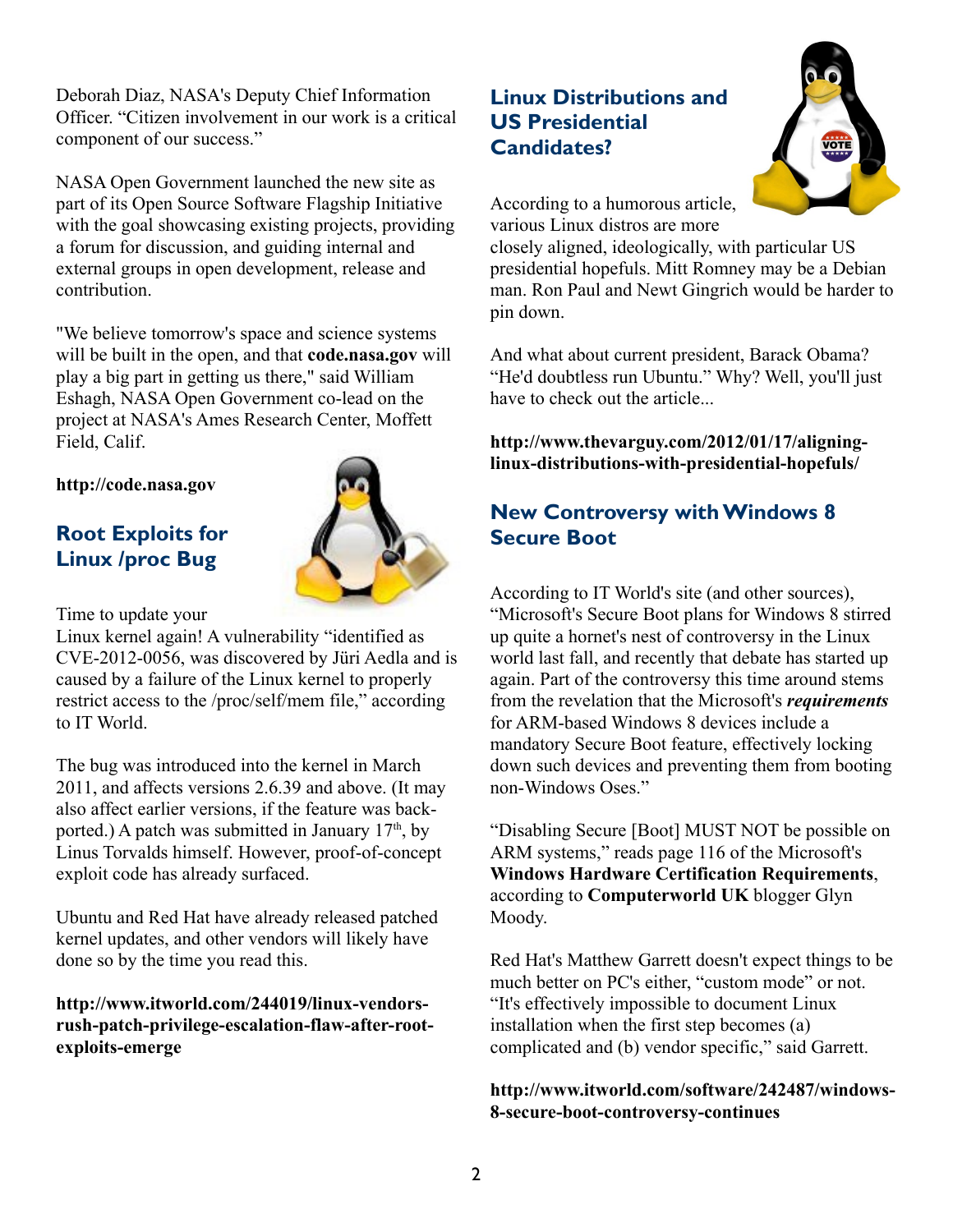## **CIRA's Consultation on Accented Domain Names Continues**

According to MUUG's Trevor Cordes, in a recent roundtable mailing list post, "looks like they got it right" this time around. Cordes provided a link to a revised policy document.

#### **[http://strategiccounsel.hosted.jivesoftware.com/ser](http://strategiccounsel.hosted.jivesoftware.com/servlet/JiveServlet/previewBody/1141-102-1-1107/revised_policy_final_en.pdf) [vlet/JiveServlet/previewBody/1141-102-1-](http://strategiccounsel.hosted.jivesoftware.com/servlet/JiveServlet/previewBody/1141-102-1-1107/revised_policy_final_en.pdf) [1107/revised\\_policy\\_final\\_en.pdf](http://strategiccounsel.hosted.jivesoftware.com/servlet/JiveServlet/previewBody/1141-102-1-1107/revised_policy_final_en.pdf)**

Months earlier, CIRA started the consultation process with an initial policy proposal which generated a lot of comments, most of them opposed to the proposal. Among the main concerns were the potential for domain spoofing, cost of registering all variants on a particular name, and methods for resolving conflicts.

CIRA responded with a revised policy which attempts to address these concerns, and may be more readily accepted.

#### **<http://www.idnconsultation.ca/community/en/>**

## **IPv6:ThisTime For Sure?**

[Washington, D.C., USA and Geneva, Switzerland] – 17 January 2012 – Major ISPs, home networking equipment manufacturers, and web companies around the world are coming together to permanently enable IPv6 for their products and services by 6 June 2012.

Organized by the Internet Society, and building on the successful one-day World IPv6 Day event held on 8 June 2011, World IPv6 Launch represents a major milestone in the global deployment of Ipv6.

Committed ISPs include AT&T, Comcast, Free Telecom, Internode, KDDI, Time Warner Cable and XS4ALL. Committed equipment manufacturers include Cisco and D-Link. Major web sites that are also participating include Facebook, Google, Microsoft Bing and Yahoo!

#### **<http://bit.ly/yUUu53>**

**[http://www.engadget.com/2012/01/18/june-6th-](http://www.engadget.com/2012/01/18/june-6th-2012-ipv6-goes-live/)[2012-ipv6-goes-live/](http://www.engadget.com/2012/01/18/june-6th-2012-ipv6-goes-live/)**

## **Google Announces Privacy Changes**

If you have a Google account, for Gmail or other Google services requiring login, you will likely have received an e-mail from them recently, outlining changes to their privacy policy:

"We're getting rid of over 60 different privacy policies across Google and replacing them with one that's a lot shorter and easier to read. Our new policy covers multiple products and features, reflecting our desire to create one beautifully simple and intuitive experience across Google."

"We believe this stuff matters, so please take a few minutes to read our updated Privacy Policy and Terms of Service at **<http://www.google.com/policies>**. These changes will take effect on March 1, 2012."

What the e-mail doesn't make clear, but was pointed out in a Washington Post article by Cecilia Kang, users can't opt out of this new policy (which affects users logged into any of Google's services).

Do we need to be worried about these changes? That depends on whose opinion you believe. And many have already chimed in, including advocacy groups, politicians and others concerned about privacy.

**[http://www.washingtonpost.com/business/economy](http://www.washingtonpost.com/business/economy/google-tracks-consumers-across-products-users-cant-opt-out/2012/01/24/gIQArgJHOQ_story.html?hpid=z3) [/google-tracks-consumers-across-products-users](http://www.washingtonpost.com/business/economy/google-tracks-consumers-across-products-users-cant-opt-out/2012/01/24/gIQArgJHOQ_story.html?hpid=z3)[cant-opt-out/2012/01/24/gIQArgJHOQ\\_story.html](http://www.washingtonpost.com/business/economy/google-tracks-consumers-across-products-users-cant-opt-out/2012/01/24/gIQArgJHOQ_story.html?hpid=z3)**

## **Ubuntu "HUD" Interface to Do Away With Menus**

A new interface is coming in Ubuntu 12.04 "Precise Pangolin," which will "ultimately replace menus in Unity applications and recognize voice commands," according to an IT World article. "Called 'HUD,' or "Head-Up Display,' the new interface is designed to recognize users' intent in interacting with the desktop rather than forcing them to navigate a rigid menu system."

According to Canonical founder Mark Shuttleworth, "using the HUD is faster than navigating through a menu and easier to use than hotkeys." Shuttleworth